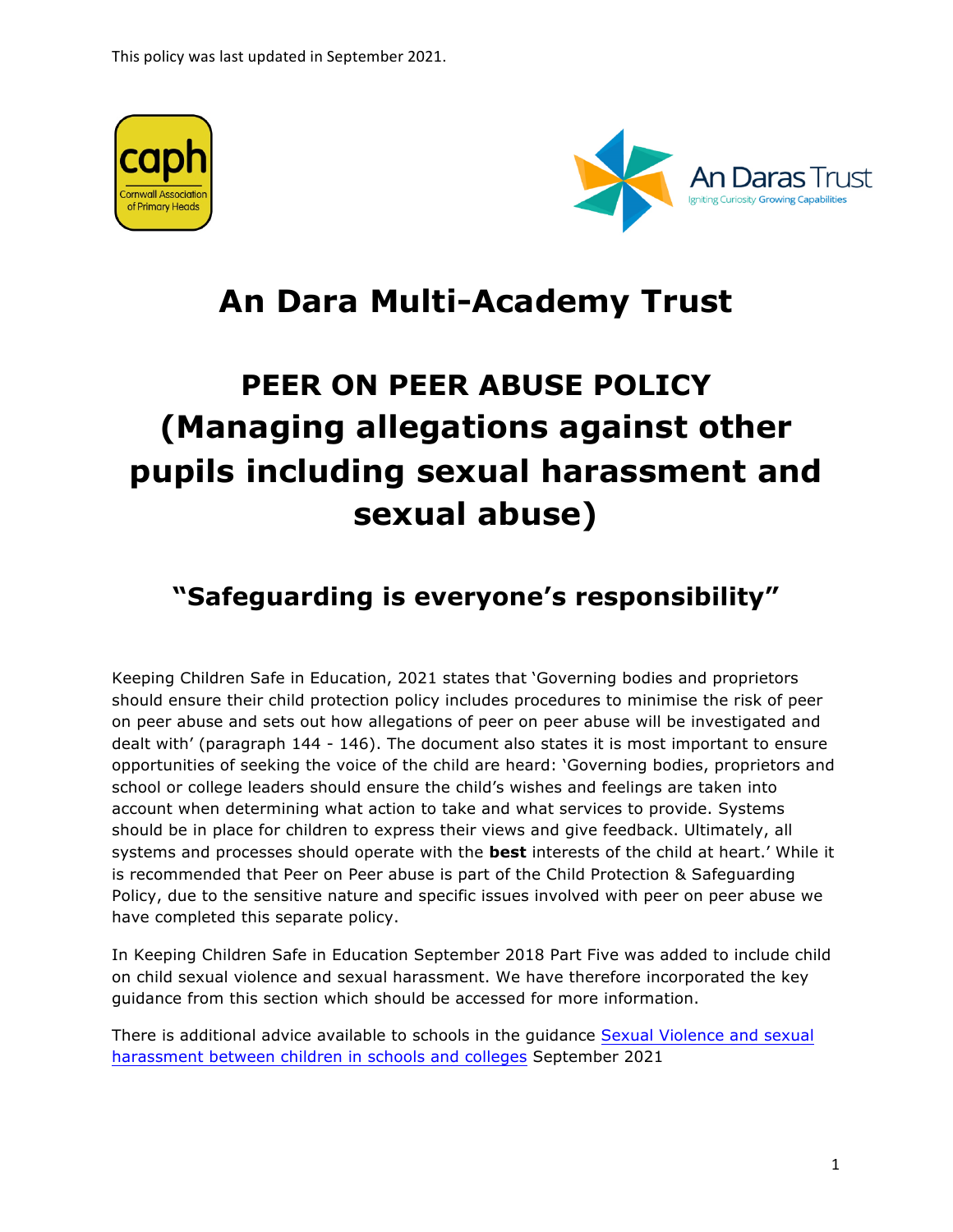In early 2021 Ofsted was asked by the government to carry out a rapid review of the extent of sexual harassment and sexual abuse in schools and colleges following the setting up of a website called 'Everyone's Invited'. The website asked those who had experienced sexual harassment and sexual abuse by their peers to share their testimonials on the site. Over 50,000 have been shared to date. The report summarised the findings and recommendations.

This will now be a focus of future Ofsted and ISI inspections.

#### **Context:**

At An Daras Trust/ ……………….School we believe that all children have a right to attend school and learn in a safe environment. Children should be free from harm by adults in the school and other children.

All behaviour takes place on a spectrum. Understanding where a child's behaviour falls on a spectrum is essential to being able to respond appropriately to it. In this policy we recognise the importance of distinguishing between problematic and abusive.

Peer on peer abuse can happen both inside and outside of school and online. We have a responsibility to consider peer on peer abuse in all contexts and ensure we record factual information of incidents reported to us from outside of school. This information may then be included in any referral or passing on of information to partner agencies.

#### **Vulnerable groups**

We recognise that all children can be at risk however we acknowledge that some groups are more vulnerable. These can include: experience of abuse within their family; living with domestic violence; young people in care; children who go missing; children with additional needs (SEN and/or disabilities); children who identify or are perceived as LGBT and/or have other protected characteristics under the Equalities Act 2010. Whilst research tells us it is girls who are more frequently identified as being abused by their peers and girls are more likely to experience unwanted sexual harassment in schools, this is not confined to girls. Boys are less likely to report intimate relationship abuse and may display other behaviour such as antisocial behaviour. Boys report high levels of victimisation in areas where they are affected by gangs. We recognise that both boys and girls experience peer on peer abuse, but they do so in gendered ways.

#### **Policies**

We have the following policiesin place that should be read in conjunction with this policy:

Anti-Bullying Policy Child Protection & Safeguarding Policy Online Safety Policy Behaviour Policy

#### **What is Peer on Peer Abuse**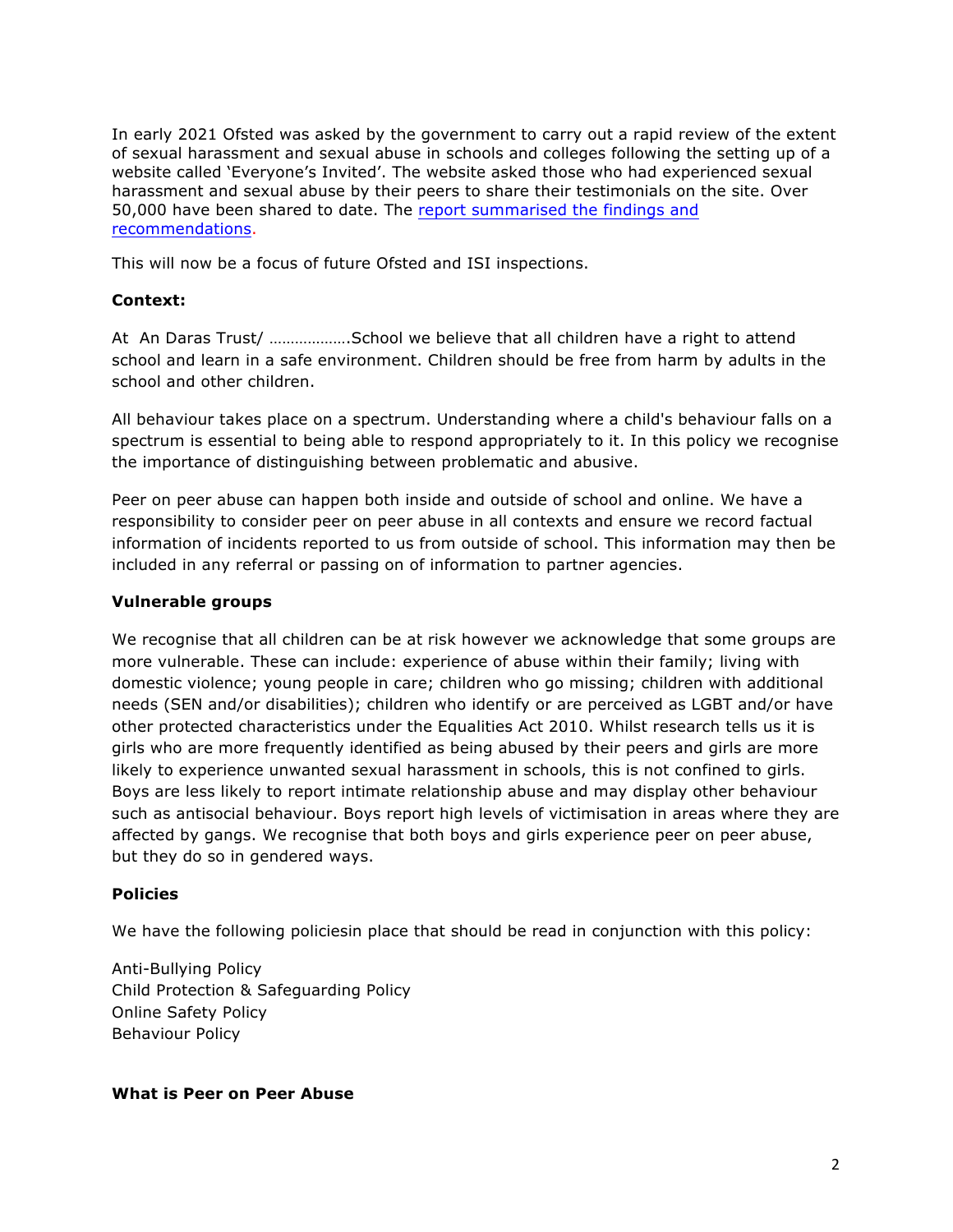Peer on peer abuse occurs when a young person is exploited, bullied and /or harmed by their peers who are the same or a similar age; everyone directly involved with peer on peer abuse is under the age of 18 which defines the legal definition for a child in England.

There is no clear boundary between incidents that should be regarded as abusive and incidents that are more properly dealt with as bullying, sexual experimentation etc. This is a matter of professional judgement. If one child causes harm to another, this should not necessarily be dealt with as abuse: bullying, fighting and harassment between children are not generally seen as child protection issues. However, it may be appropriate to regard a child's behaviour as abusive if:

- There is a large difference in power (for example age, size, ability, development) between the children concerned; or
- The perpetrator has repeatedly tried to harm one or more other children; or
- There are concerns about the intention of the alleged child. If the evidence suggests that there was an intention to cause severe harm to the victim or to exploit them, this should be regarded as abusive whether or not severe harm was actually caused.

Reports of sexual violence and sexual harassment are extremely complex to manage. It is essential that victims are protected, offered appropriate support and every effort is made to ensure their education is not disrupted. It is also important that other children, and school staff are supported and protected as appropriate.

#### **Prevention**

As a school we will minimise the risk of allegations against other children by:-

- Having a zero tolerance approach to abuse. Sexual harassment should never be passed off as "banter", "just having a laugh", "part of growing up", or "boys being boys" as this can lead to a culture of unacceptable behaviours and create an unsafe environment for children.
- Providing a developmentally appropriate PSHE and RSHE curriculum which develops children's understanding of acceptable behaviour and keeping themselves safe.
- Having a robust online safety programme which develops children's knowledge, understanding and skills, to ensure personal safety and self-protection when using the internet and social networking.
- Having robust monitoring and filtering systems in place to ensure children are safe and act appropriately when using information technology in school.
- Having systems in place for any child to raise concerns with staff, knowing that they will be listened to, believed and valued.
- Delivering targeted work on assertiveness and keeping safe to those children identified as being at risk.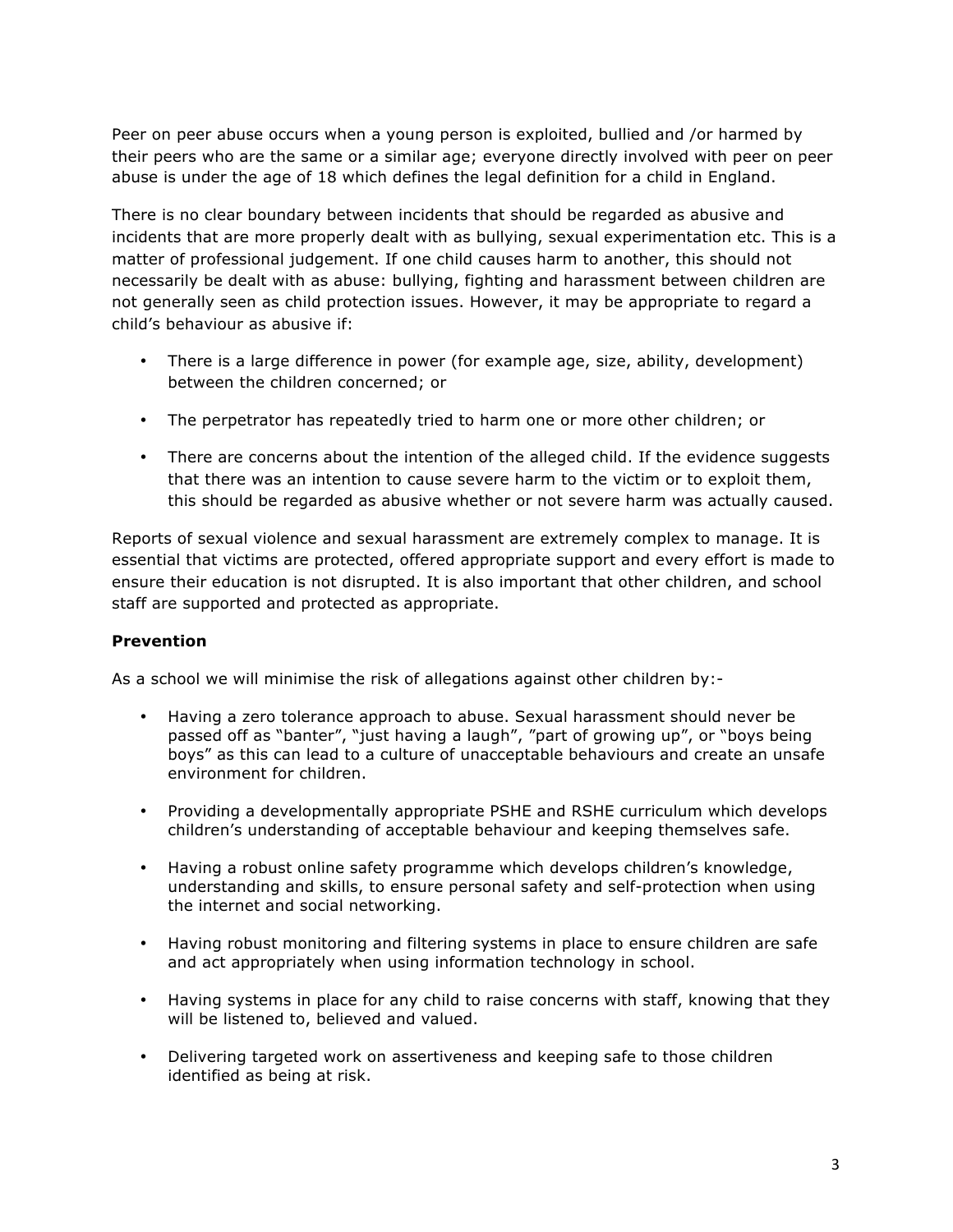- Developing robust risk assessments & providing targeted work for pupils identified as being a potential risk to other children.
- We will ensure that there are clear and consistent boundaries to what is considered to be acceptable behaviour and children will understand the consequences of unacceptable behaviour or language.
- The school will ensure that parents have a clear understanding of behaviours and language that are not acceptable within school.

#### **Allegations against other children which are safeguarding issues.**

Occasionally, allegations may be made against children by other children in the school, which are of a safeguarding nature. Safeguarding issues raised in this way may include physical abuse, emotional abuse, sexual abuse, teenage relationship abuse and sexual exploitation, bullying, cyber bullying, the taking and sharing of nude and semi-nude images, sexual violence or sexual harassment. It should be considered as a safeguarding allegation against a child if some of the following features are present.

#### **The allegation:-**

- Is made against an older child and refers to their behaviour towards a younger child or a more vulnerable child
- Is of a serious nature, possibly including a criminal offence
- Raises risk factors for other children in the school
- Indicates that other children may have been affected by this child
- Indicates that children outside the school may be affected by this child.

#### **Examples of safeguarding issues against a child could include:**

**Physical Abuse**: Physical abuse may include, hitting, kicking, nipping, shaking, biting, hair pulling, or otherwise causing physical harm to another person. There may be many reasons why a child harms another and it is important to understand why a child has engaged in such behaviour, including accidentally, before considering the action or sanctions to be undertaken.

**Bullying (including cyber bullying, prejudice based and discriminatory bullying):** Bullying is unwanted, aggressive behaviour among school aged children that involves a real or perceived power imbalance. The behaviour is repeated, or has the potential to be repeated, over time. Both children who are bullied and who bully others may have serious, lasting problems. In order to be considered bullying, the behaviour must be aggressive and include:

• An Imbalance of Power: Children who bully use their power—such as physical strength, access to embarrassing information, or popularity—to control or harm others. Power imbalances can change over time and in different situations, even if they involve the same people.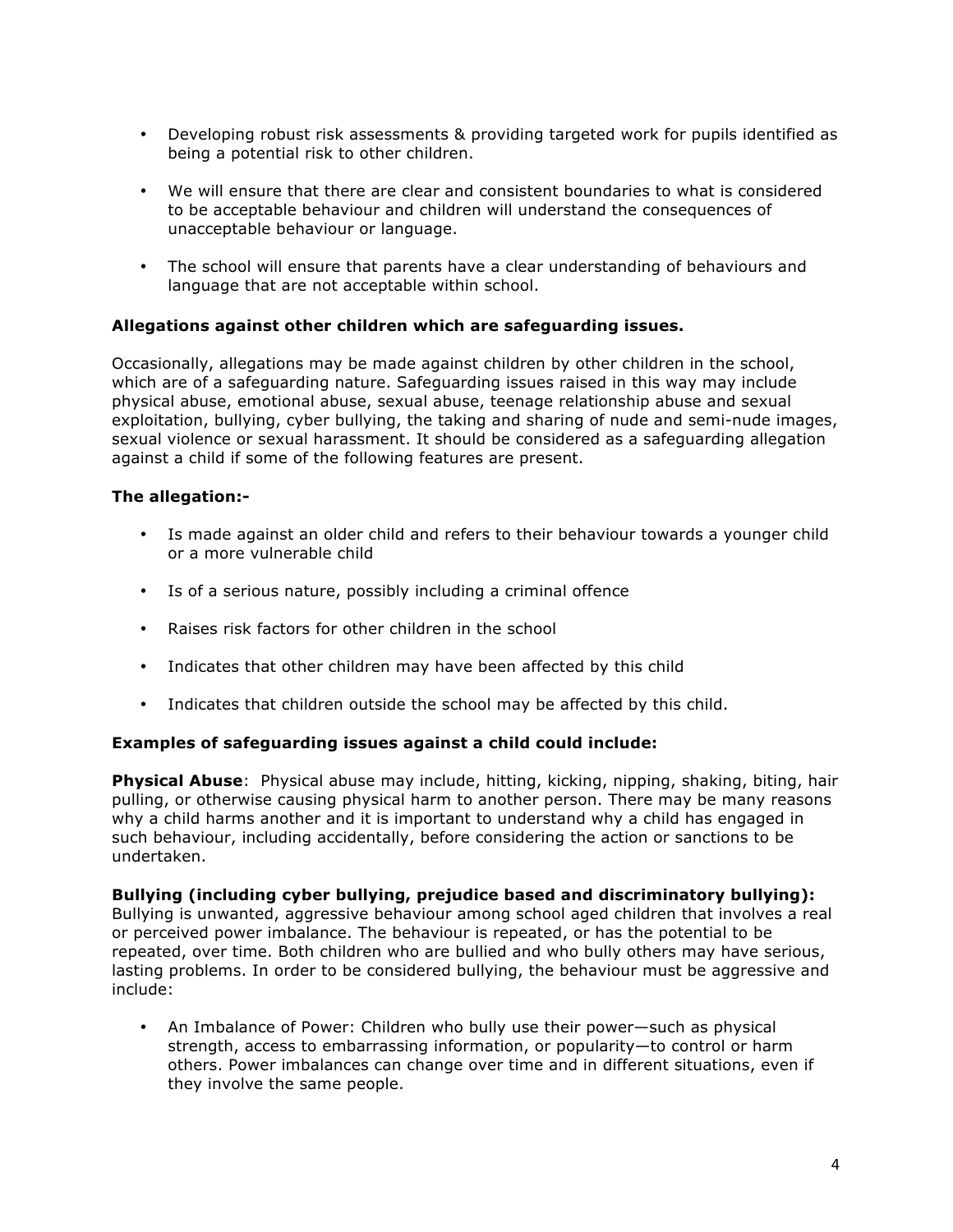• Repetition: Bullying behaviours happen more than once or have the potential to happen more than once. Bullying includes actions such as making threats, spreading rumours, attacking someone physically or verbally or for a particular reason e. g. size, hair colour, race, gender, sexual orientation, and excluding someone from a group on purpose.

**Nude or semi-nude images:** This is when someone sends or receives a sexually explicit text, image or video. This includes sending 'nude pics', 'rude pics' or 'nude selfies'. Pressuring someone into sending a nude picture can happen in any relationship and to anyone, regardless of their age, gender or sexual preference. However, once the image is taken and sent, the sender has lost control of the image and these images could end up anywhere. By having in their possession, or distributing, indecent images of a person under 18 on to someone else, young people are not even aware that they could be breaking the law as stated as these are offences under the Sexual Offences Act 2003.

The UKCIS Education Group has published Sharing nudes and semi-nudes: advice for education settings working with children. Consensual image sharing, especially between older children of the same age, may require a different response. It might not be abusive but children still need to know it is illegal, whilst non-consensual is illegal and abusive. UKCIS provides detailed advice about sharing of nude and semi-nude images and videos.

**'Upskirting'**: is a criminal offence – it is defined in Keeping Children Safe in Education 2021 as 'taking a picture under a person's clothing without them knowing, with the intention of viewing their genitals or buttocks to obtain sexual gratification, or cause the victim humiliation, distress or alarm.

**Emotional Abuse:** Can include blackmail or extortion and may also include threats and intimidation. This harmful behaviour can have a significant impact on the mental health and emotional well-being of the victim and can lead to self-harm.

**Sexual Abuse:** Sexually harmful behaviour from children is not always contrived or with the intent to harm others. It exists on a wide continuum, from normal and developmentally expected to inappropriate, problematic, abusive and violent. Problematic, abusive and violent sexual behaviour is developmentally inappropriate and may cause developmental damage. There may be many reasons why a child engages in sexually harmful behaviour and it may be just as distressing to the child who instigates it as well as the child it is intended towards. Sexually harmful behaviour may range from inappropriate sexual language, inappropriate role play, to sexually touching another or sexual assault/abuse. It can also include indecent exposure, indecent touching /serious sexual assaults or forcing others to watch pornography or take part in sexting.

**Teenage Relationship Abuse:** Teenage relationship abuse is defined as a pattern of actual or threatened acts of physical, sexual, and/or emotional abuse, perpetrated by an adolescent (between the ages of 13 and 18) against a current or former partner. Abuse may include insults, coercion, social sabotage, sexual harassment, threats and/or acts of physical or sexual abuse. The abusive teen uses this pattern of violent and coercive behaviour, in a heterosexual or same gender relationship, in order to gain power and maintain control over the partner.

**Sexual Exploitation**: This can include encouraging other children to engage in inappropriate sexual behaviour or grooming and recruiting members of the peer group into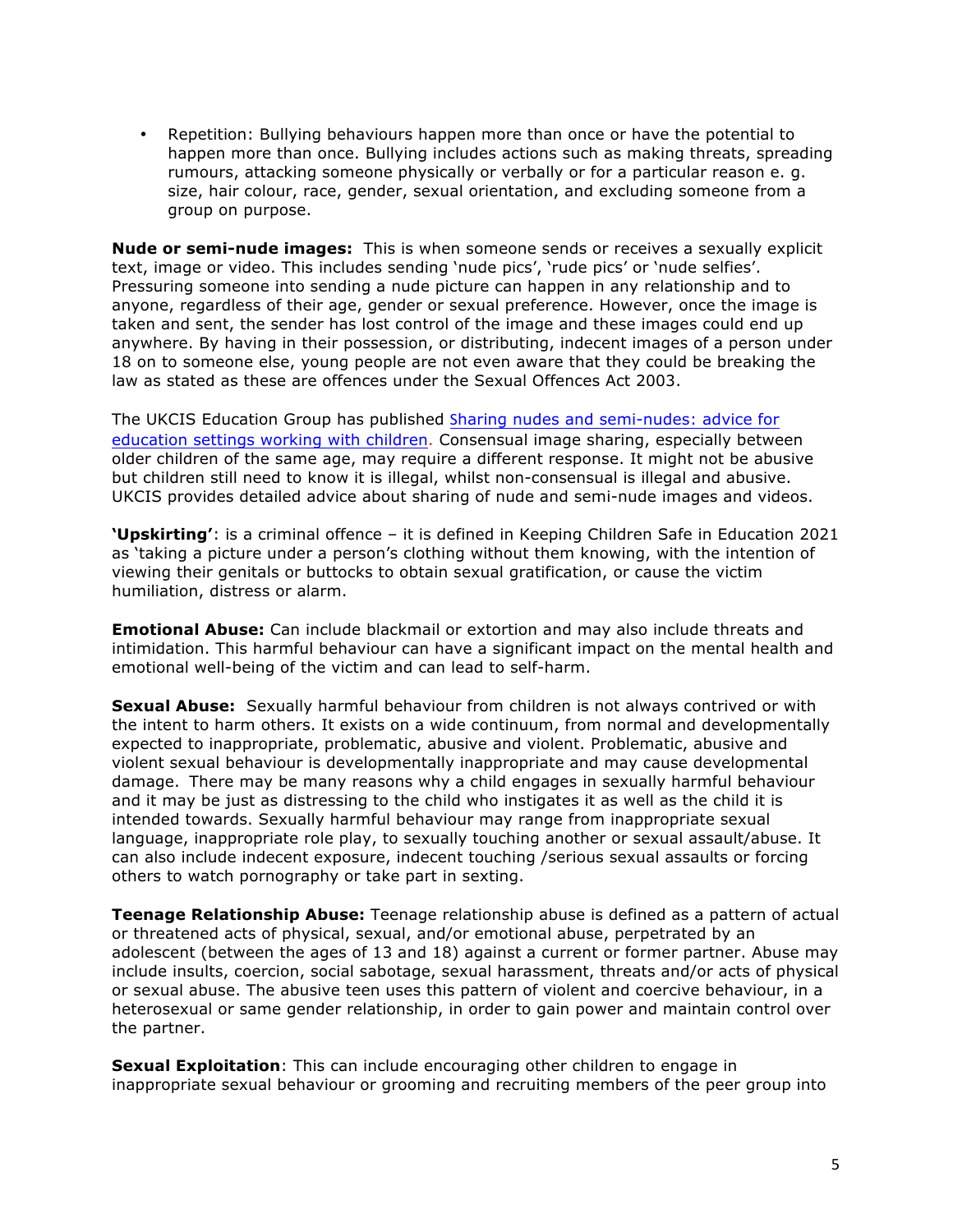being sexually exploited by other children or adults. It can also include photographing or videoing other children performing indecent acts.

#### **Child sexual violence and sexual harassment Please consider in conjunction with Part 5 of KCSIE September 2021 and the Departmental advice: Sexual Violence and Sexual Harassment Between Children in Schools and Colleges.**

Sexual violence and sexual harassment can occur between two children of any age and sex. It can also occur through a group of children sexually assaulting or sexually harassing a single child or group of children. We should assume it is happening in our school.

Sexual harassment refers to 'unwanted conduct of a sexual nature' that can occur online as well as off line. Children's sexual behaviour exists on a continuum, from normal and developmentally expected to inappropriate, problematic, abuse and violent. When considering harmful sexual behaviours, it is very important to consider the age and stage of development of the individual child.

Children who are victims of sexual violence and sexual harassment will likely find the experience stressful and distressing. This is likely to adversely affect their educational attainment. Sexual violence and sexual harassment exist on a continuum and may overlap, they can occur online and offline (both physically and verbally) and are never acceptable. It is important that all victims are taken seriously and offered appropriate support. Examples of what would constitute sexual violence and sexual harassment can be found on pages 11 and 12 of Sexual violence and sexual harassment between children in schools and colleges. Any form of sexual violence and harassment should not be passed off as 'banter' or 'part of growing up' or a bit of fun' and must always be taken seriously. Evidence shows that girls, children with special educational needs and disabilities (SEND) and LGBT children are at greater risk.

All incidents of sexual harassment of a child as well as sexual abuse **must be recorded.** Ofsted/ISI would expect to see that the school are recording all incidents and analysing these carefully.

#### **Consent**

Consent is about having the freedom and capacity to choose. It is important to know that:

- A child under the age of 13 can never consent to any sexual activity;
- The age of consent is 16;
- Sexual intercourse without consent is rape.

It is also important to differentiate between consensual sexual activity between children of a similar age and that which involves any power imbalance, coercion or exploitation.

Due to their additional training, the Designated Safeguarding Lead should be involved and leading the school response. If in any doubt, they should seek expert advice.

#### **Procedure for Dealing with Allegations of Peer on Peer Abuse**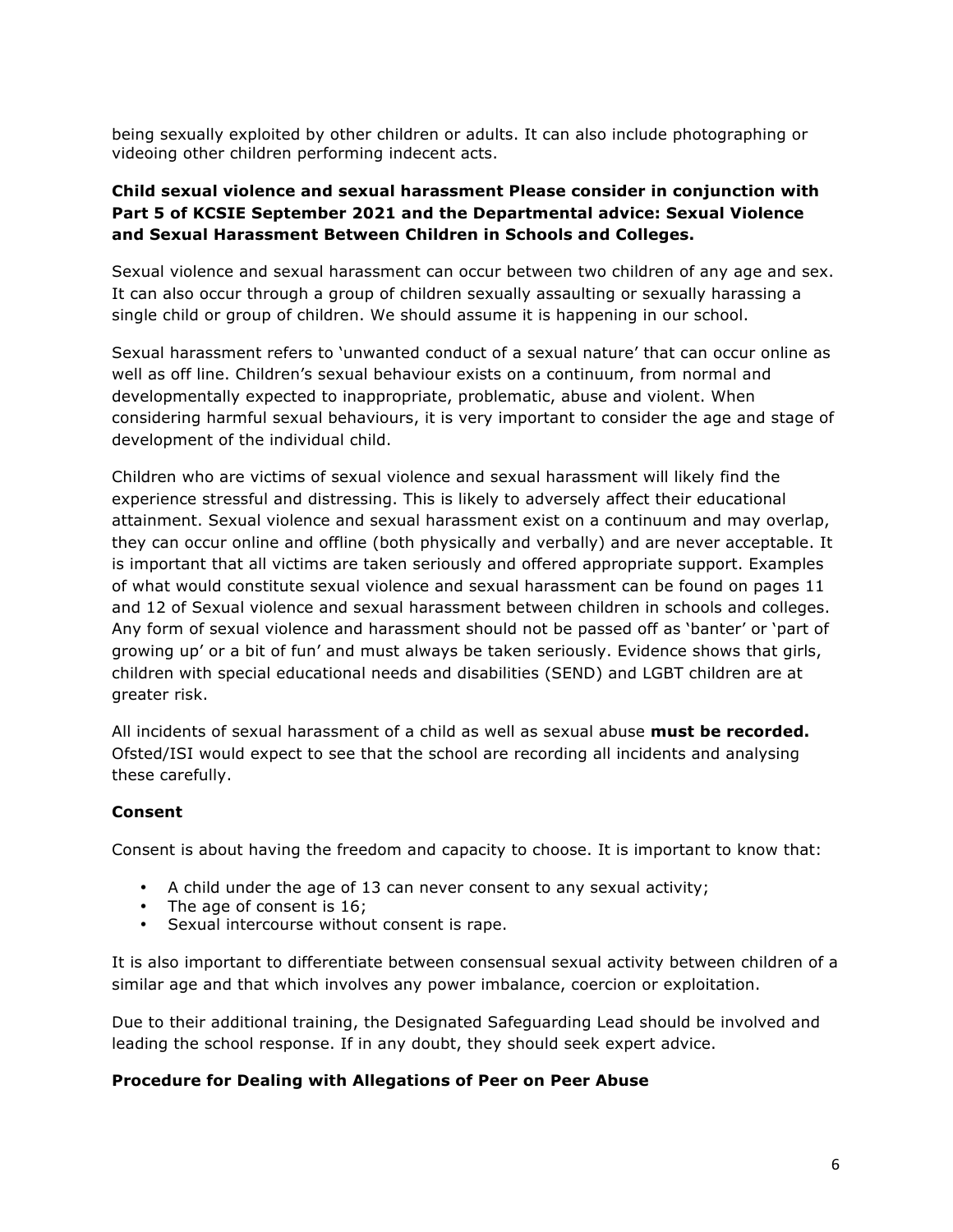When an allegation is made by a child against another child, members of staff should consider whether the complaint raises a safeguarding concern.

All children should feel confident to report peer on peer abuse. Reporting systems should be made clear to children, well promoted and easily accessible. They need to feel confident that their concerns will be taken seriously.

If there is a safeguarding concern the Designated Safeguarding Lead (DSL) should be informed. **IF YOU ARE AT ALL IN DOUBT YOU SHOULD DISCUSS IT WITH YOUR DSL.**

A factual record should be made of the allegation, but no attempt at this stage should be made to investigate the circumstances.

The Designated Safeguarding Lead should contact the MARU/or LA alternative to discuss the case.

The Designated Safeguarding Lead will follow through the outcomes of the discussion and make a referral where appropriate. If the allegation indicates that a potential criminal offence has taken place, the police will become involved.

Parents, of both the child/ren being complained about and the alleged victim/s, should be informed and kept updated on the progress of the referral.

The Designated Safeguarding Lead will make a record of the concern, the discussion and any outcome and keep a copy in the Secure Safeguarding records.

If the allegation highlights a potential risk to the school and the child, the school will follow the school's behaviour policy and procedures and take appropriate action.

In situations where the school considers a safeguarding risk is present, a risk assessment should be prepared along with a preventative, supervision plan. The plan should be monitored and a date set for a follow-up evaluation with everyone concerned.

Best practice in relation to record keeping and confidentiality should be adhered to at all times.

If the child has disclosed any potential harm staff need to ensure the principles and best practice of dealing with a disclosure of abuse are followed

#### **Risk Assessment**

Where there has been a report of physical or sexual violence the Designated Safeguarding Lead should make an immediate risk and needs assessment.

If the allegation is of a verbal nature, then the need for a risk assessment should be decided on a case by case basis.

All decisions need to be carefully documented and these records kept securely by the Designated Safeguarding Lead.

It is important to consider the wishes and feelings of the alleged victim, but these should not override any actions in relation to potential safeguarding risks to other children. The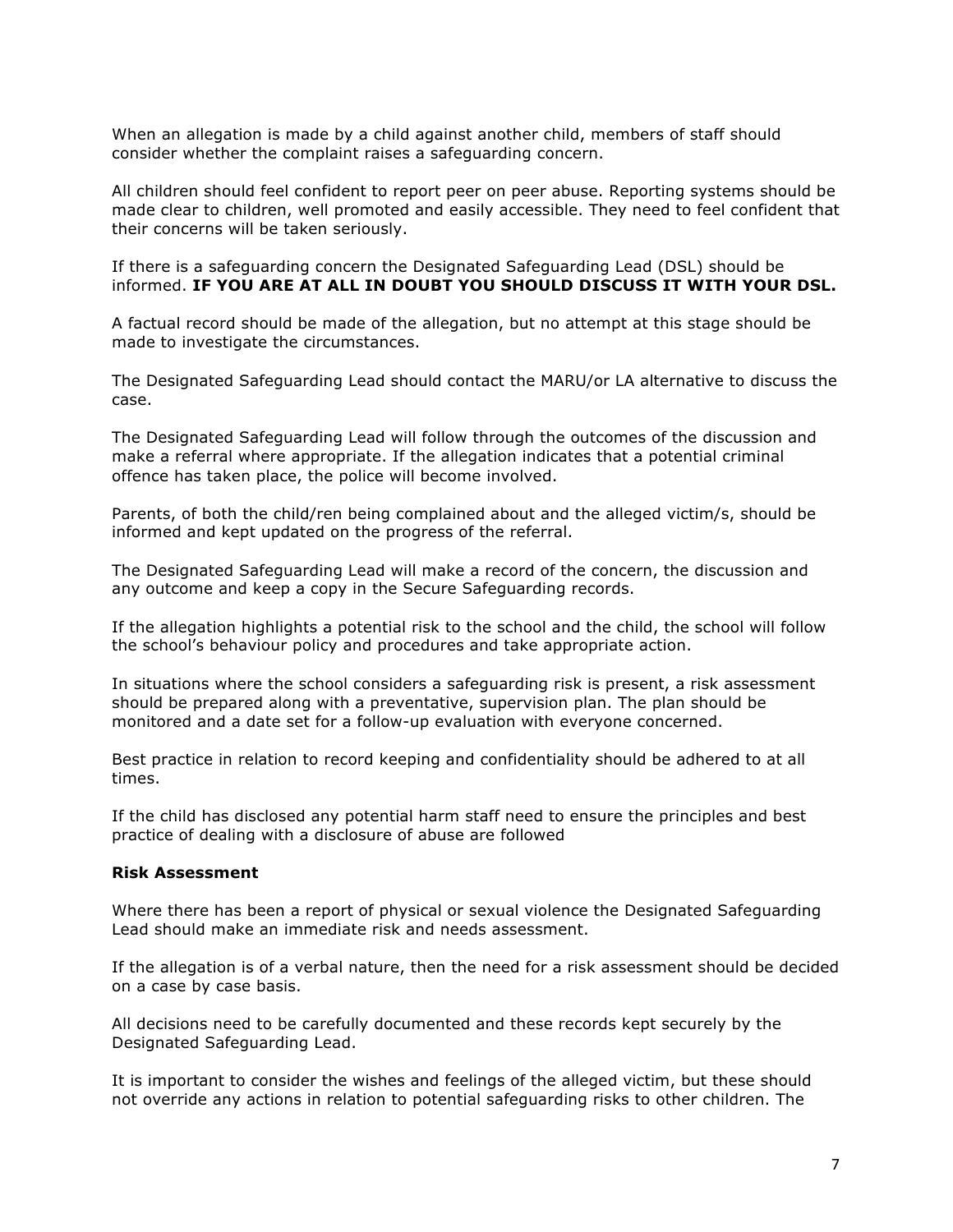potential for ongoing risk of harm towards children and staff should be considered. Sensitivity however is key.

Other related issues and the wider context should be considered as part of the risk assessment

Consideration about how best to support and protect the alleged perpetrator will also be considered. Referrals where appropriate will be made to Early Help or Children's Social Care (MARU or LA alternative) through the Designated Safeguarding Lead.

If it is considered necessary to involve the police, this will be done in parallel with a referral to children's social care.

#### **Follow up Actions - children sharing a classroom:**

Whilst the school establishes the facts of the case and starts the process of liaising with children's social care and the police:

• We will consider how best to keep the victim and alleged perpetrator a reasonable distance apart on school premises and on transport to and from the school. This is likely to include removing the alleged perpetrator from any classes they share with the victim.

These actions are in the best interests of both children and should not be perceived to be a judgment on the guilt of the alleged perpetrator.

#### **Manage Internally**

In some cases, the Designated Safeguarding Lead may make the decision that this is a oneoff incident with no significant harm to the child and deal with it internally. The behaviour and bullying policy may be referred to in these incidents. All decisions as well as the alleged incident should be clearly recorded.

#### **Support for Children**

The age and developmental stage of the alleged victim need to be considered and the risk of any further harm. It is likely that a power imbalance may have been created between the victim and the alleged perpetrator.

Support for children can be available from a variety of agencies. We will support the victim of any sexual assault to remain in school but if they are unable to do so we will enable them to continue their education elsewhere. This decision will be made only at the request of the child and their family. If they are moved, we will ensure the new school is aware of the ongoing support they may need. The DSL will support this move.

If the offence is of a sexual nature there may be a criminal investigation and guidance about the schools' response to both the victim and the perpetrator would be considered in discussion with the local authority and police.

Where the alleged perpetrator is going to remain at the school, the principle would be to undertake a further risk assessment to consider whether there is a need to continue keeping the victim and perpetrator in separate classes and continue to consider the most